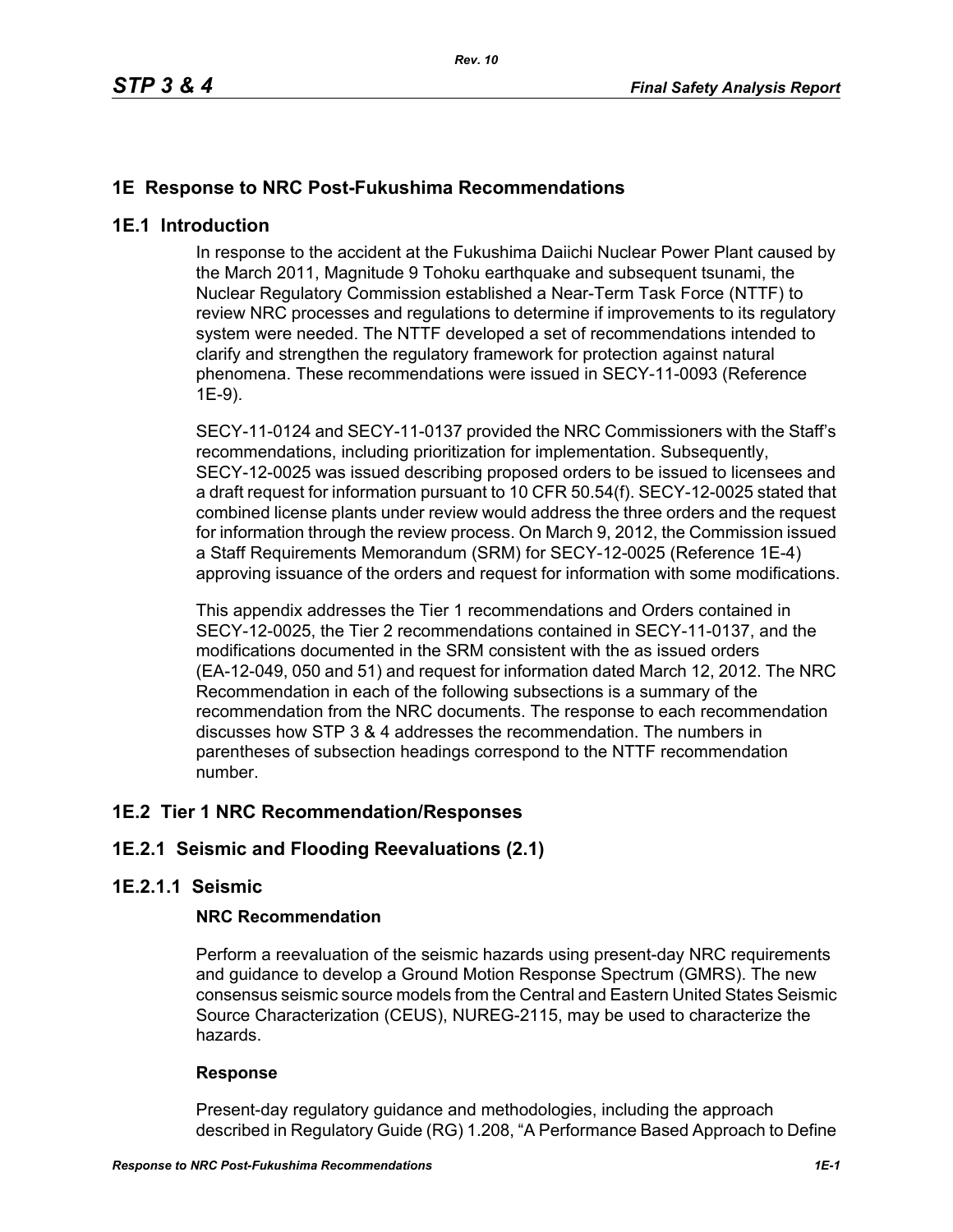the Site-Specific Earthquake Ground Motion," were used to evaluate seismic hazards for the STP 3 & 4 site as discussed in Chapters 2 and 3. The evaluation conducted in conformance with RG 1.208 is discussed in Subsection 2.5S.2.6.

STP 3 & 4 reviewed the updated information provided in the CEUS and confirmed that it does not identify any new hazards that are not adequately considered in Chapters 2 and 3, and is not materially different than the GMRS discussed in 2.5S.2.6.

# **1E.2.1.2 Flooding**

# **NRC Recommendation**

Perform a reevaluation of all appropriate external flooding sources, including the effects from local intense precipitation on the site, probable maximum flood (PMF) on streams and rivers, storm surges, seiches, tsunami, and dam failures. It is requested that the reevaluation apply present-day regulatory guidance and methodologies being used for ESP and COL reviews including current techniques, software, and methods used in present-day standard engineering practice to develop the flood hazard.

The recommendation also noted that flooding risks are of concern because the safety consequences of a flooding event may increase sharply with a small increase in flooding level.

### **Response**

Present-day regulatory guidance and methodologies were used to evaluate flooding hazards relative to the STP 3 & 4 site as discussed in Section 2.4S. Scenarios evaluated include:

- Dam Break Analysis (FSAR 2.4S.4)
- Main Cooling Reservoir (MCR) Embankment Breach Analysis (FSAR 2.4S.4.2.2)
- **Probable Maximum Flood on Streams and Rivers (FSAR 2.4S.3)**
- **Local Probable Maximum Precipitation (FSAR 2.4S.2.3)**
- **Probable Maximum Surge and Seiche (FSAR 2.4S.5)**
- **Probable Maximum Tsunami (FSAR 2.4S.6)**
- $\blacksquare$  Ice Induced Flooding (FSAR 2.4S.7)
- Channel Diversions (FSAR 2.4S.9)
- **Low Water Considerations (FSAR 2.4S.11)**

Conservatisms in the STP 3 & 4 analyses of possible flooding resulting from these events and the plant design minimize the likelihood of even a small increase in flooding level. The postulated MCR embankment breach has been determined to be the design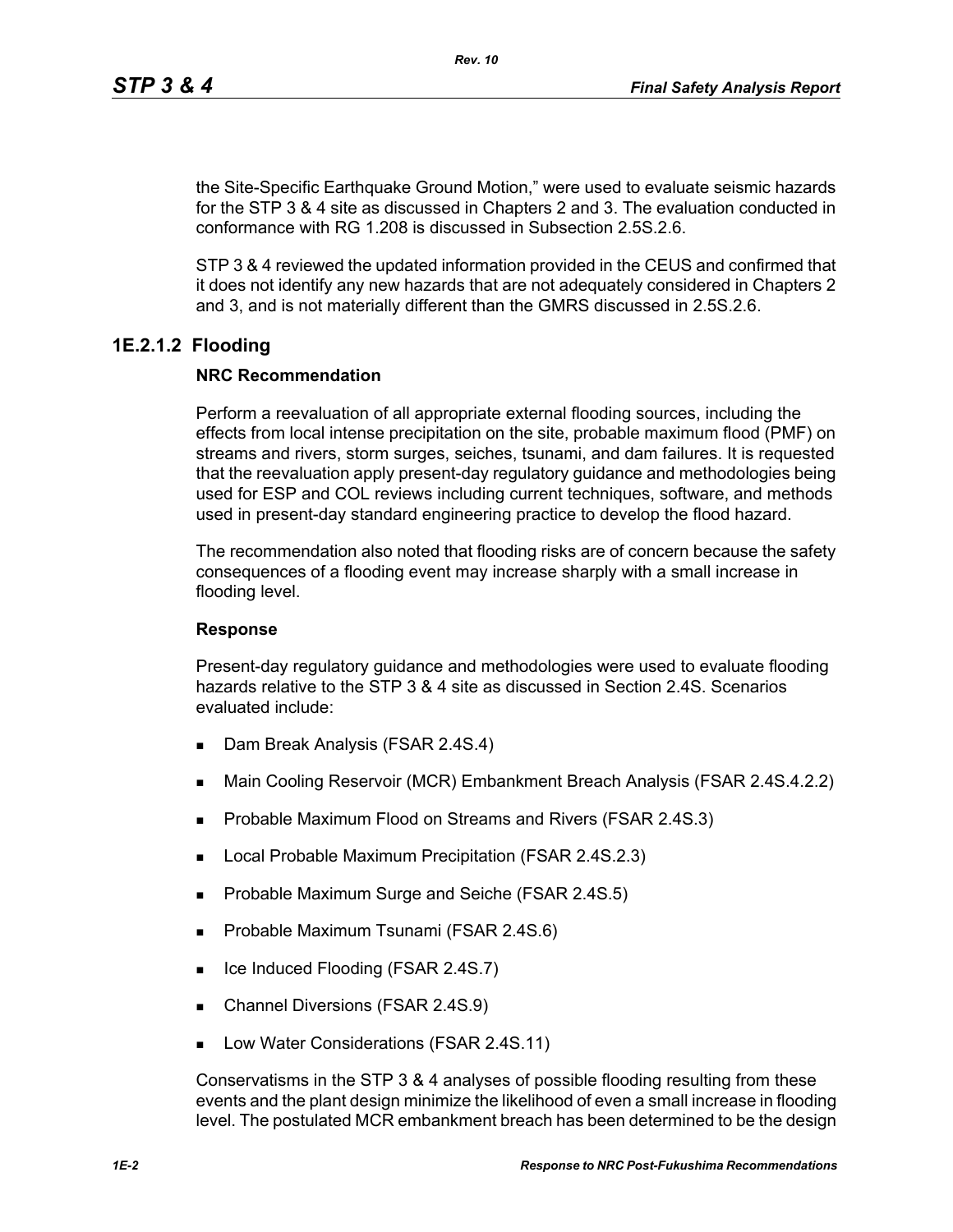basis flood (DBF) for STP 3 & 4. Very conservative assumptions regarding both the maximum breach size and the speed at which the breech occurs make it highly improbable that the predicted flood level could be exceeded during an actual MCR breach. MCR embankment breach analysis is described in FSAR Subsection 2.4S.4.2.2.

Although the above discussion demonstrates the improbability of a flood exceeding the design basis flood levels, STP 3 & 4 also performed an analysis to determine at what flood level (Cliff Edge) the ability to cool the core would be lost. Although unachievable in any realistic scenario, this level demonstrates the margin beyond design that is built into STP 3 & 4. The flood level that the EDGs would be lost, and therefore, the ability to cool the core would be lost, was determined to be 51 feet.

### **1E.2.2 Seismic and Flooding Walkdowns (2.3)**

### **NRC Recommendations**

Perform seismic walkdowns in order to identify and address plant specific degraded, nonconforming, or unanalyzed conditions and verify the adequacy of strategies, monitoring, and maintenance programs such that the nuclear power plant can respond to external events. The walkdown will verify current plant configuration with the current licensing basis, verify the adequacy of current strategies, maintenance plans, and identify degraded, non-conforming, or unanalyzed conditions. The walkdown procedure should be developed and submitted to the NRC. The procedure may incorporate current plant procedures, if appropriate. Prior to the walkdown, licensees should develop acceptance criteria, collect appropriate data, and assemble a team with relevant technical skills.

The NRC also requests that each addressee confirm that they will use the industry developed, NRC endorsed, flood walkdown procedures or provide a description of plant specific walkdown procedures.

#### **Response**

This recommendation is not applicable since the STP 3 & 4 units have not yet been built. However, seismic and flooding plant walkdowns will be conducted after construction as documented in COL Information Item 19.9.5.

### **1E.2.3 Station Blackout (SBO) Rulemaking (4.1)**

#### **NRC Recommendation**

Strengthen the station blackout (SBO) mitigation capability at all operating and new reactors for design-basis and beyond-design-basis events. This includes (1) a minimum coping time of 8 hours for loss of all AC, (2) establishing the equipment, procedures, and training necessary to implement an extended coping time of 72 hours for core and spent fuel cooling and for reactor coolant system and primary containment integrity, and (3) pre-planning and pre-staging offsite resources to support uninterrupted core and spent fuel cooling, and RCS and primary containment integrity under conditions involving significant degradation of offsite transportation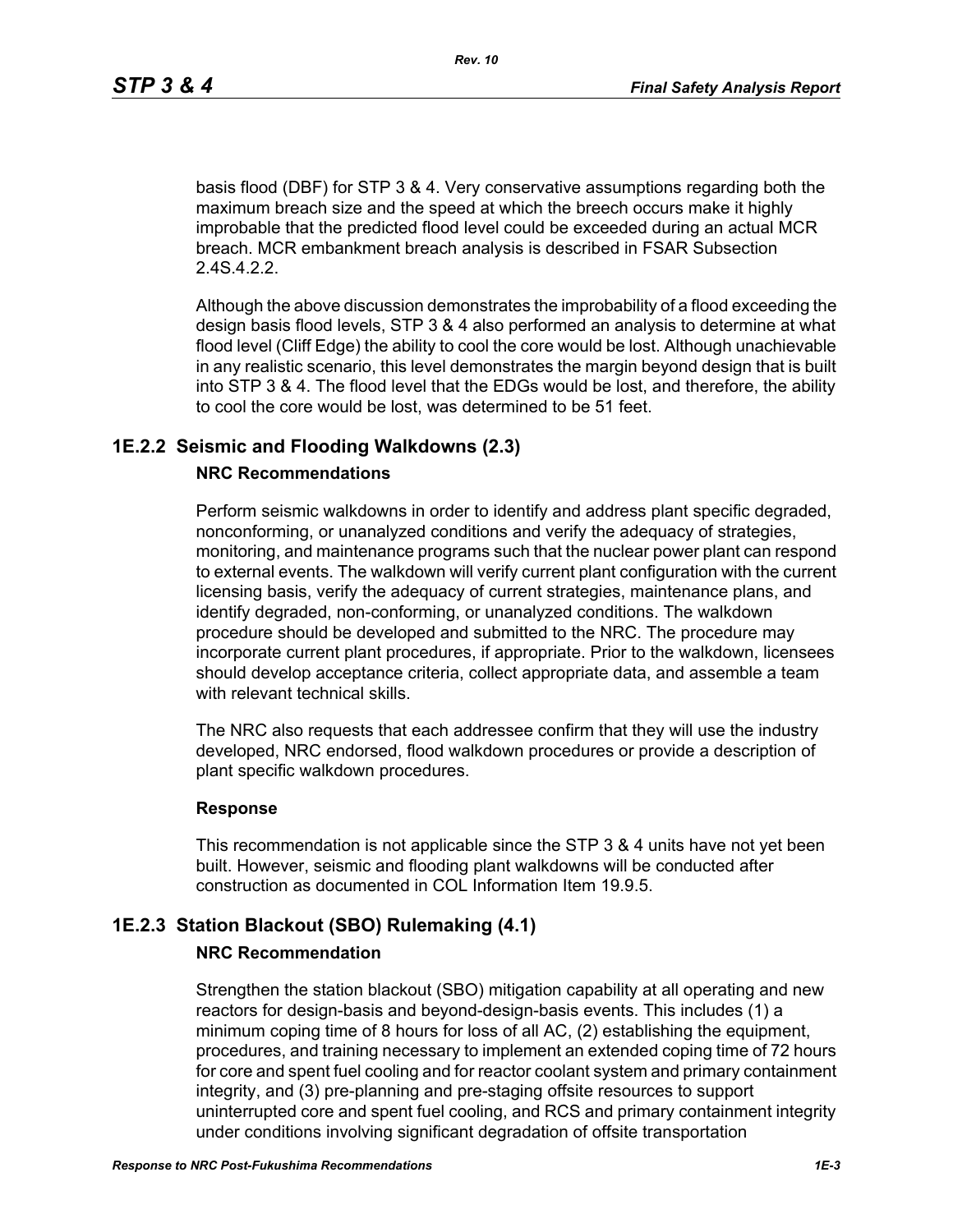infrastructure associated with a significant natural disaster. This recommendation will be implemented by rulemaking.

SECY-12-0025 adds the requirement that the loss of the Ultimate Heat Sink (UHS) should be evaluated as part of the SBO evaluation.

### **Response**

(1) The STP 3 & 4 design can withstand an SBO for an indefinite period of time using an alternate AC power source, the Combustion Turbine Generator (CTG), as described in DCD and FSAR Appendix 1C (Table 1C-3). Additionally, the STP 3 & 4 design can withstand a sustained loss of all AC power, including the loss of both CTGs, for 72 hours while maintaining core cooling, as described in DCD Subsection 19E.2.2.3.

The STP 3 & 4 design has a number of features that mitigate an SBO and extended loss of all AC power:

- The primary mitigation for an extended SBO is provided by a CTG, which is independent from the Emergency Diesel Generators (EDGs) and can be connected to the 4.16 KV Class 1E buses. This CTG has black start capability and can be available for use within 10 minutes. There is one CTG per unit, they can be crosstied, and one CTG can supply the safety loads for both units. The CTGs are housed in International Building Code structures which are protected from the design basis flood and adverse weather conditions. (DCD Tier 1 Subsection 2.12.11 and DCD and FSAR Tier 2 Appendix 1C).
- The batteries have a capacity of 8 hours (DCD Subsection 8.3.2.1.3.1). This capacity can be extended well beyond 8 hours if load shedding is performed.
- The Reactor Core Isolation Cooling system can provide core cooling for at least 8 hours during SBO conditions without reliance on AC power (DCD Appendix 19E.2.1.2.2).
- The Alternating Current-Independent Water Addition (ACIWA) system is a seismically qualified system with an external permanent diesel-driven pump and water supply capable of providing water to the Residual Heat Removal (RHR) system for core and containment cooling without reliance on AC power. Operation of the ACIWA system is described in DCD Subsection 5.4.7.1.1.10.
- Seismically-qualified external connections on opposite sides of the Reactor Building can be used to provide makeup water and sprays to the Spent Fuel Pool (SFP) with the use of staged portable diesel driven water supply pumps as described in Part 11 (Mitigative Strategies Report) Sections 6.1 and 6.2.

(2) STP 3 & 4 has the installed equipment (e.g., ACIWA system) to implement an extended coping time in excess of 72 hours without reliance on AC power for core and spent fuel cooling and for reactor coolant system and primary containment integrity as documented in Subsection 19E.2.2.3. The 72 hours of core cooling can be provided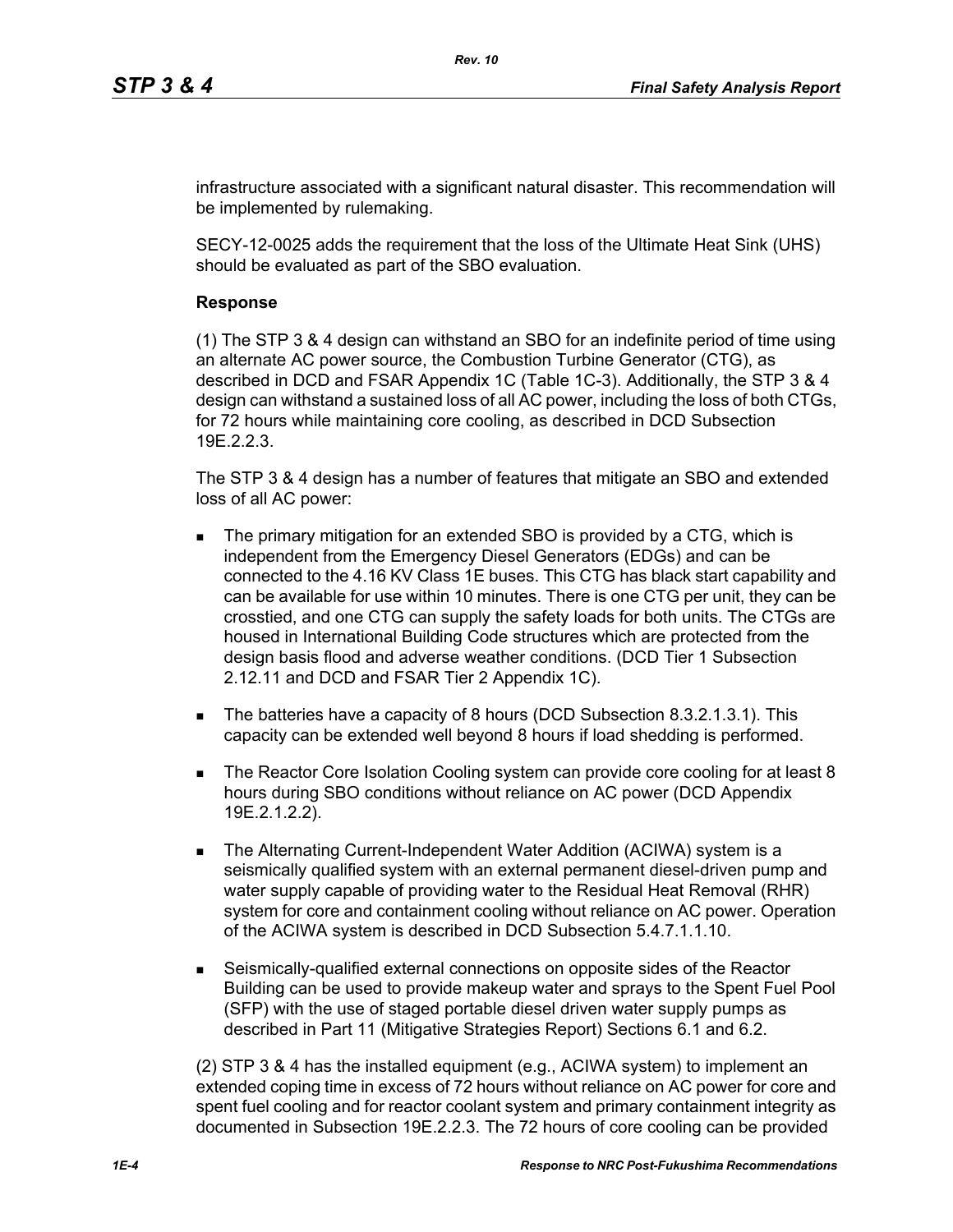without reliance on the UHS. Relevant procedures and training will be developed per the Operational Program Development Plan described in FSAR Section 13.4S and DCD and FSAR Section 13.5.

(3) Pre-planning and pre-staging resources to support uninterrupted core and spent fuel pool cooling, and RCS and primary containment integrity under conditions involving significant degradation of the onsite facilities associated with large fires and explosions are documented in Part 11. Additionally, as discussed in the next section, STP will arrange for sufficient offsite resources to sustain core, containment, and spent fuel pool cooling indefinitely. These plans and resources will provide this capability under circumstances involving significant degradation of offsite transportation infrastructure associated with a significant natural disaster.

Detailed procedures and training associated with strengthening SBO mitigation capabilities in accordance with the SBO Rule will be developed during implementation of operational programs as described in FSAR Section 13.5.

# **1E.2.4 Mitigating Strategies for Beyond Design Basis Events (4.2)**

### **NRC Recommendation**

NRC issued-an Order EA-12-049 (Reference 1E-5) to power reactor licensees and holders of construction permits requiring a three-phase approach for mitigating beyond-design-basis external events. The initial phase requires the use of installed equipment and resources to maintain or restore core cooling, containment and spent fuel pool (SFP) cooling capabilities. The transition phase requires providing sufficient, portable, onsite equipment and consumables to maintain or restore these functions until they can be accomplished with resources brought from off-site. The final phase requires obtaining sufficient offsite resources to sustain those functions indefinitely.

#### **Response**

STP 3 & 4 incorporates three staged AC independent portable pumping systems:

- Two pumps (a fire truck and a trailer mounted portable pump) shared between STP 3 & 4 provide core, SFP, and containment cooling water to the RHR system via the ACIWA system. Operation of the ACIWA system is discussed in DCD Subsection 5.4.7.1.1.10.
	- The fire truck is stored in the Turbine Building Truck Bay and is protected from site hazards with the exception of floods.
	- The trailer mounted portable diesel-driven pump is stored in a Seismic Category I structure as required for protection from severe weather events (FSAR Subsection 19.4.6). In addition, one of the two diesel driven pumps to be procured in accordance with FLEX guidance will be stored in a seismicSeismic Category I structure. These pumps will be included in the DRAP.

 $\mathbf I$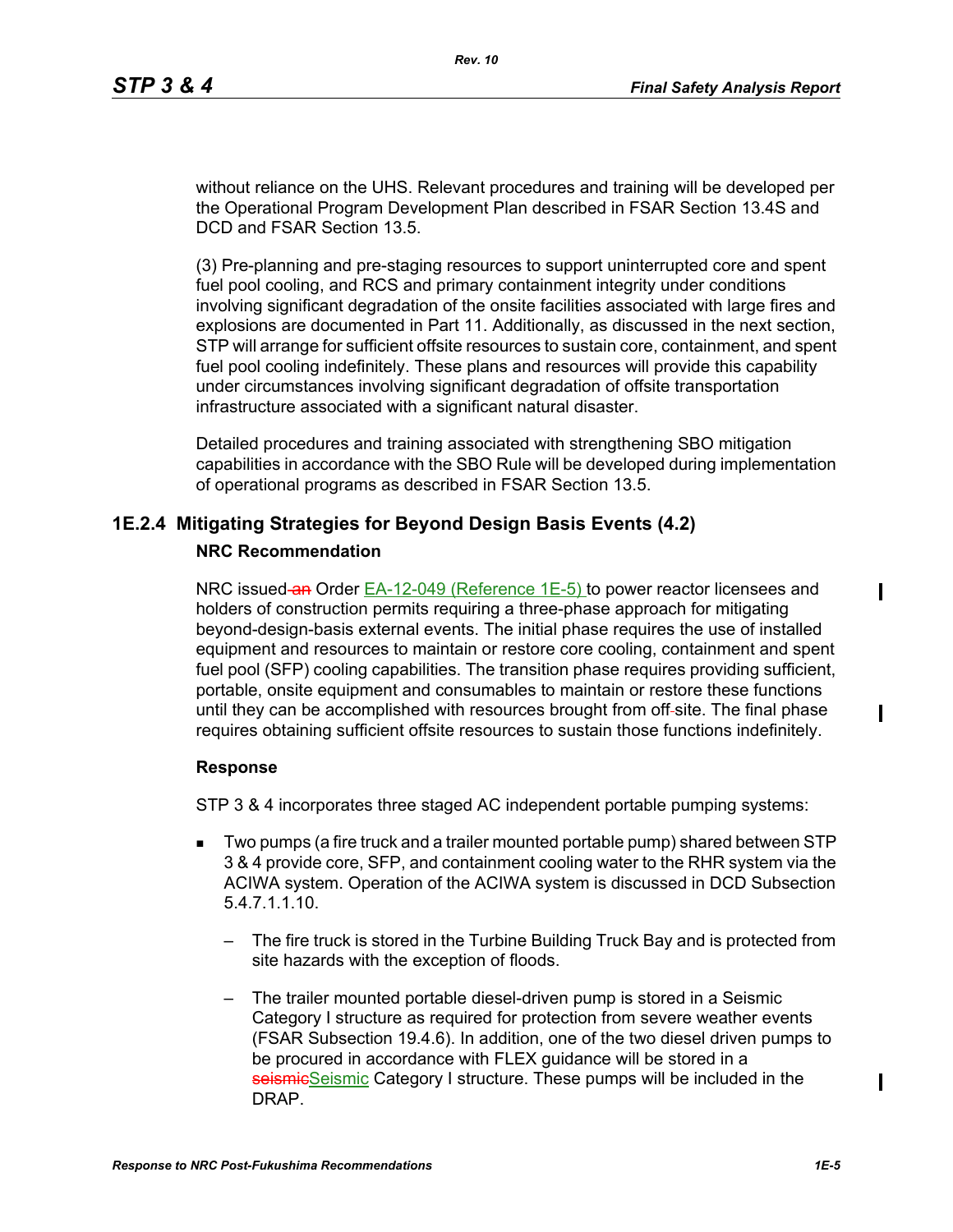- $\blacksquare$  One trailer mounted pump shared between STP 1, 2, 3, & 4 provides water in the event of the loss of large areas of the plant (Part 11, Subsection 5.1.2).
	- This trailer mounted pump is protected primarily by distance.
- In addition to the above pumps, two additional portable high capacity pumps will be procured as described in the paragraph below. This will result in one high capacity portable trailer mounted diesel driven pump stored in a safety related Seismic Category I structure in each unit, two fire trucks stored in a turbine building, and one trailer mounted diesel driven pump shared between the four units.

STP 3 & 4 is monitoring the development of the industry FLEX program (Reference 1E-3) and will implement applicable portions of the program. This industry program is developing diverse and flexible mitigation strategies to address extended loss of power and loss of ultimate heat sink that will increase the defense-in-depth for beyond designbasis scenarios. This includes procurement of additional onsite portable equipment that will be stored in robust structures (as defined in NEI 12-06) at diverse locations and be capable of being used to assist in mitigating beyond design basis events. Equipment to be procured includes: Additional equipment to be procured to provide defense in depth mitigation capability includes:

- Two diesel driven high capacity pumps (one/unit) one of which will be required to be kept in a Seismic Category I structure
- Six portable diesel generators (three/unit)
- Four portable DC power supplies (two/unit)
- Eight handheld satellite phones (four/unit)
- **Various hoses, fittings, cables, and jumpers necessary to connect the above** equipment

The STP 3 & 4 approach for mitigating a Beyond Design Basis External Event (BDBEE) is described in Reference 1E-14, STP 3&4 ABWR FLEX Integrated Plan. This plan is patterned after the industry FLEX program (Reference 1E-3). This industry program was endorsed by the NRC (with comments) in Reference 1E-13.

STP 3 & 4 will develop, implement, and maintain guidance and strategies to restore core cooling, containment, and SFP cooling following a beyond Design Basis Event (DBE)The STP 3 & 4 FLEX Integrated Plan provides guidance and strategies to restore core cooling, containment cooling, and spent fuel cooling following a BDBEE involving one or both STP 3 & 4 units. The strategies will beare capable of mitigating a simultaneous loss of all alternating current (ac) power (including both CTGs) and loss of normal access to the ultimate heat sink, and will be implementableare capable of being implemented in all operating modes. The equipment required to mitigate the **bevond DBEBDBEE will be adequately protected from external events.**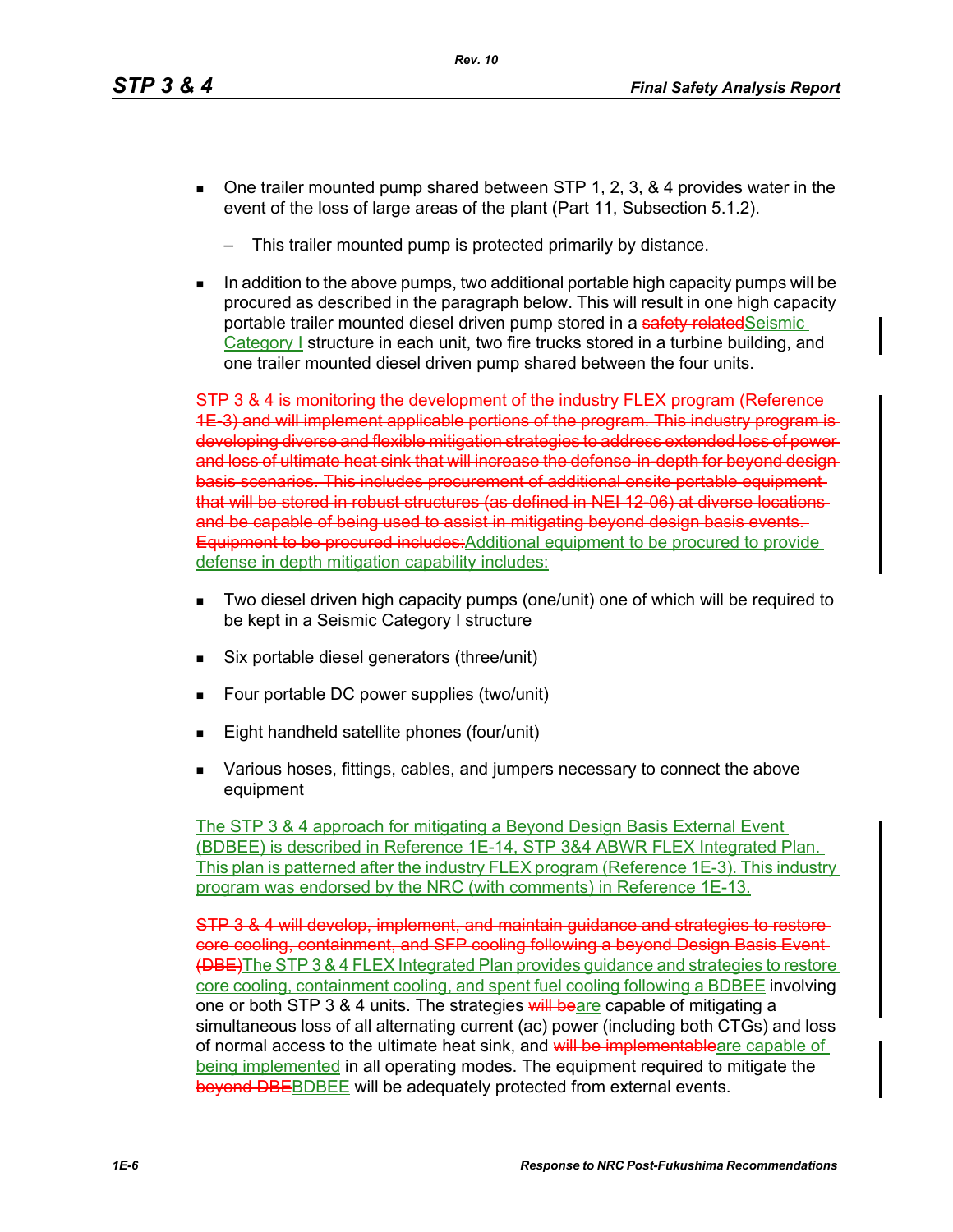The guidance will utilize a three-phase approach. Phase I will use installed equipment and resources to maintain or restore core, containment and spent fuel pool (SFP) cooling capabilities. The second or transition phase will provide sufficient, portable, onsite equipment and consumables to maintain or restore these functions until they can be accomplished with resources brought from off site. The final phase III will obtain sufficient offsite resources to sustain those functions indefinitely. The quidance utilizes a two-phase approach.

- Phase 1 uses installed equipment and resources to maintain or restore core, containment, and spent fuel pool (SFP) cooling capabilities. Phase 1 will be 36 hours in length. Since the FLEX equipment can be delivered from the offsite Regional Response Center to the site within 32 hours, there is no need for a Phase 2 using onsite portable equipment and there is a direct transition from Phase 1 to Phase 3 at 36 hours.
- The final phase 3 will obtain sufficient offsite resources to sustain the core cooling, containment cooling, and spent fuel cooling functions indefinitely.

As described in the introduction to the STP 3&4 FLEX Integrated Plan, the plan does not take credit for the Combustion Turbine Generators (CTGs) that are part of the STP 3&4 design, even though it is believed that one, if not both, would survive a BDBEE and would clearly be the initial approach in responding to such an event. The FLEX Plan as described in Reference 1E-14 credits the installed Reactor Core Isolation Cooling (RCIC), AC Independent Water Addition (ACIWA), and the Containment Overpressure Protection (COPS) systems to provide core, containment, and spent fuel cooling during Phase 1 and Phase 3 in accordance with the NRC Order.

To support the implementation of the FLEX Plan, the following system design requirements will be incorporated into the STP Units 3&4 final design:

- The CTGs will be protected from design basis hurricane and tornado missiles.
- **Battery jumper connections will be installed and normally disconnected cabling will** be installed as necessary to allow the four divisions of the Class 1E 125 VDC battery systems to be connected to the Division 1 battery bus to provide extended 125 VDC power.
- The Condensate Storage Tank (CST) for each unit will be constructed to withstand the site-specific Safe Shutdown Earthquake (SSE) of 0.13g, missile, flood, high wind and other site specific severe weather hazards.
- The ACIWA System (including the fuel supply tank) will be protected against site flood and severe weather events. The ACIWA diesel fuel storage tank will have sufficient storage capacity to support 36 hours of operation for both units.
- Both Fire Water Storage Tanks will be constructed to withstand the site-specific SSE of 0.13g, missile, flood, high wind, and other site specific severe weather events.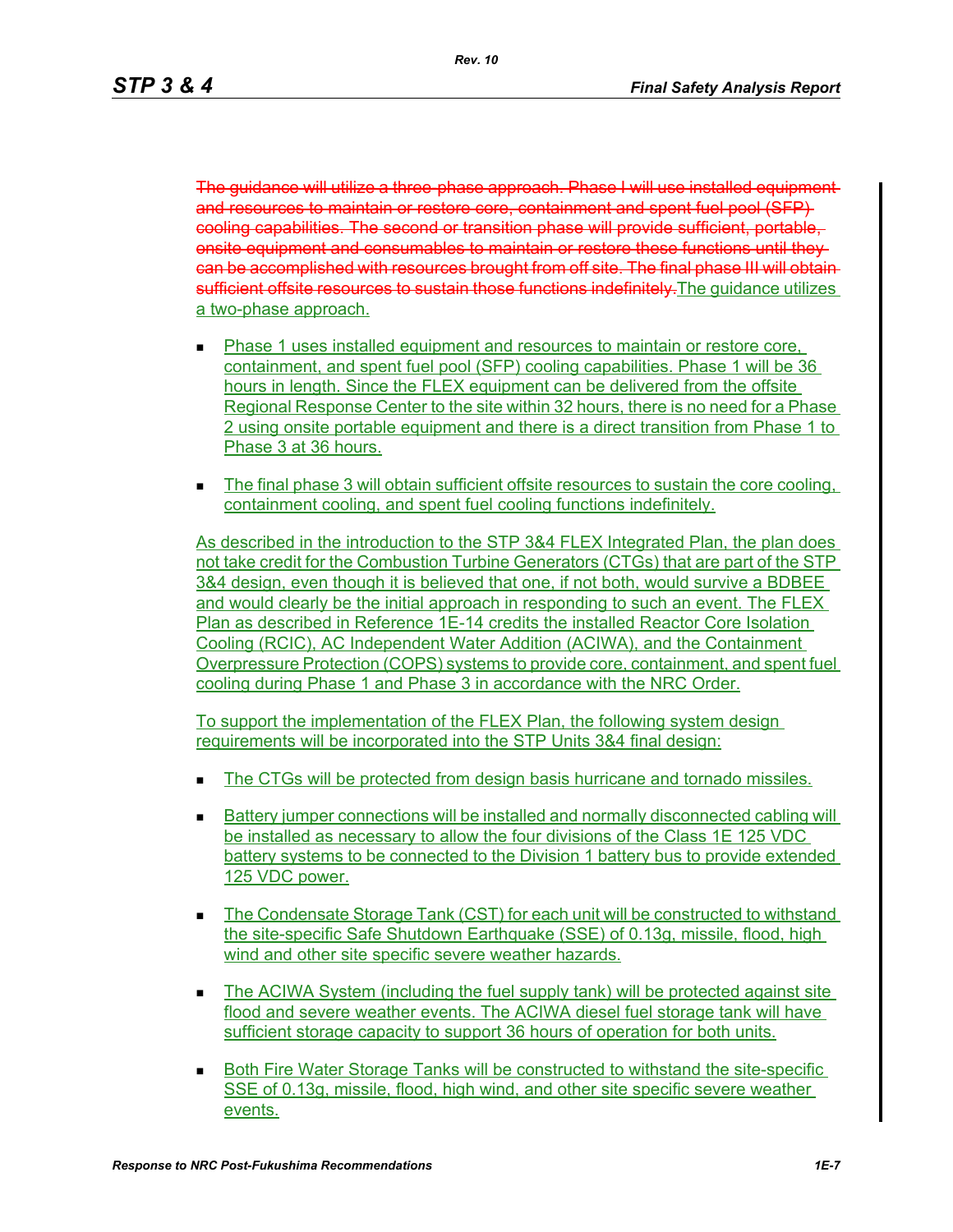*Rev. 10*

- A permanent piping connection to allow the ACIWA System to take suction from the water volume in the UHS Basins will be installed with the appropriate separation of safety related and non-safety related systems.
- One plant stack radiation monitor will be powered by Division 1E power
- Internal plant radio communications will be powered by the non-1E 250 VDC battery located in the Control Building for at least 36 hours
- **Permanent electrical connections will be installed to allow the Phase 3 FLEX 480V** 1500 kW DGs to be connected outside the Reactor Building and provide power to ESF Load Centers.

The detailed procedures and training to support the FLEX Program will be developed during implementation of operational programsOperational Programs as describeddiscussed in FSAR Section 13.4S will be developed in cooperation with STP Units 1 and & 2 as a 4- unit site-and will address all of the NRC requirements discussed above. Personnel will be trained to perform the job specific functions necessary for their assigned tasks. The Systematic Approach to Training will be used to determine the initial and continuing elements of required training as well as the population to be trained.

# **1E.2.5 Reliable Hardened Vents (5.1)**

# **NRC Recommendation**

NRC issued an Order to operating Boiling-Water Reactor (BWR) licensees with Mark I and Mark II containments requiring them to have a reliable hardened vent to remove decay heat and maintain control of containment pressure within acceptable limits following events that result in the loss of active containment heat removal capability or prolonged Station Blackout (SBO). The hardened vent system is required to be accessible and operable under a range of plant conditions, including a prolonged SBO and inadequate containment cooling.

# **Response**

This recommendation does not apply since STP 3 & 4 does not have a Mark I or Mark II containment.

However, each STP 3 & 4 unit does have a passive, reliable hardened vent as part of the Containment Overpressure Protection System (COPS). COPS is Seismic Category I and is qualified for accident pressures. The vent paths for the units are not shared. This design is described in DCD and FSAR Subsection 6.2.5.2.6 and its use in conjunction with long term cooling without AC power to prevent fuel damage is demonstrated in DCD Appendix 19E.2.2.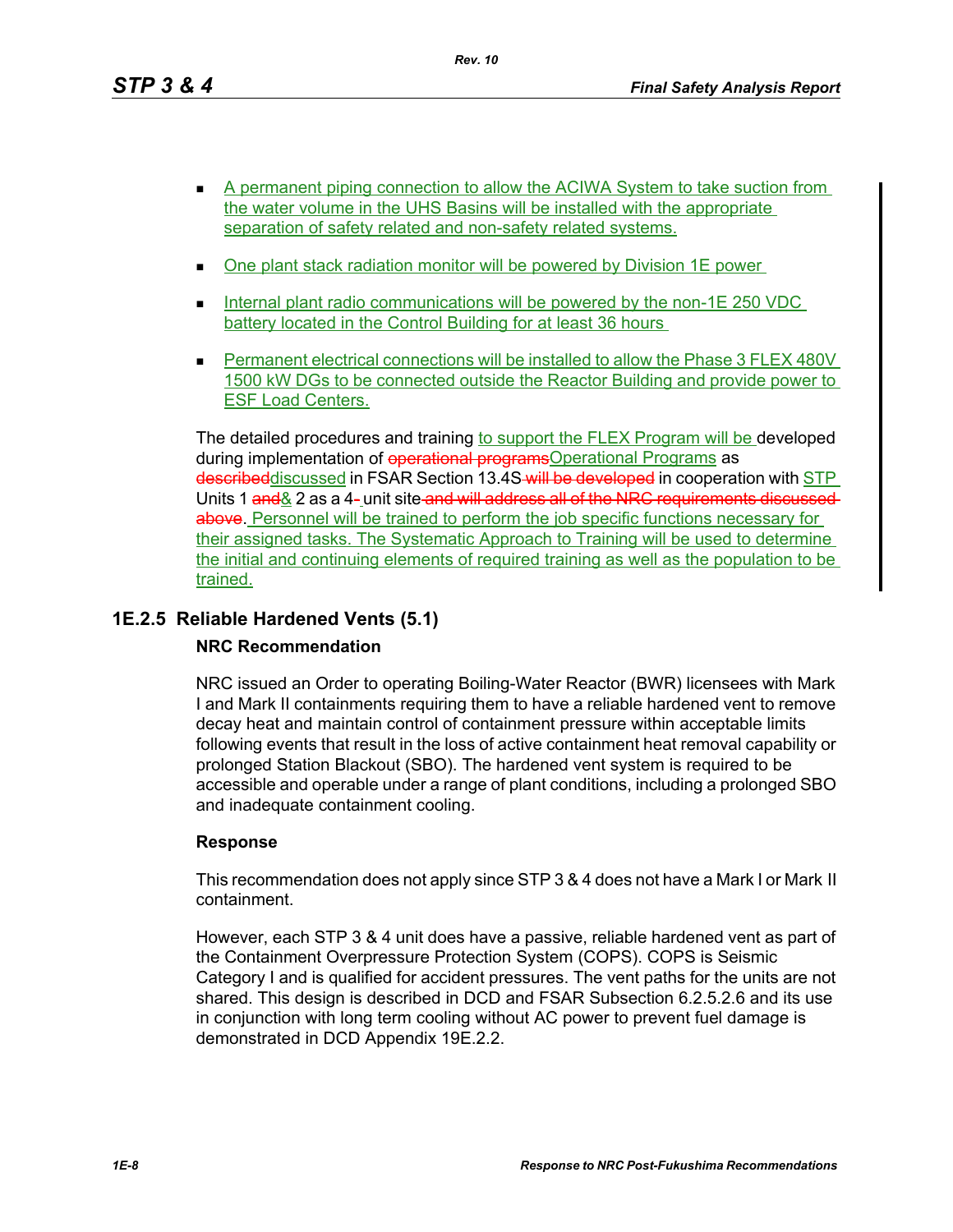# **1E.2.6 Spent Fuel Pool (SFP) Instrumentation (7.1) NRC Recommendation**

NRC issued an order to power reactor licensees and holders of construction permits requiring them to have a reliable indication of the water level in associated spent fuel storage pools capable of supporting identification of the following pool water level conditions by trained personnel: (1) level that is adequate to support operation of the normal fuel pool cooling system, (2) level that is adequate to provide substantial radiation shielding for a person standing on the spent fuel pool operating deck, and (3) level where fuel remains covered and actions to implement make-up water addition should no longer be deferred.

### **Response**

The certified ABWR design includes reliable level and temperature monitors in the SFP that provide indication and annunciation via the process computer in the Main Control Room (MCR). Additionally, STP 3 & 4 SFP level indication independent of the process computer will be provided at the remote shutdown system panel or other appropriate and accessible location. The instruments will be powered by Class 1E batteries. Although not Post Accident Monitoring (PAM) instruments, the SFP level instrumentation channels will be designed and qualified to PAM Category 1 requirements (see DCD, Section 7.5).

STP 3 & 4 will also enhance the spent fuel pool instrumentation to ensure that it provides a reliable indication of the water level in the spent fuel storage pools capable of supporting identification of the following pool water level conditions by trained personnel: (1) level that is adequate to support operation of the normal fuel pool cooling system, (2) level that is adequate to provide substantial radiation shielding for a person standing on the spent fuel pool operating deck, and (3) level where fuel remains covered and actions to implement make-up water addition should no longer be deferred. These enhancements will be consistent with the guidance provided in NEI 12-02, Revision 1 (Reference 1E-11), and JLD-ISG-2012-03 (Reference 1E-12).

- 1. The spent fuel pool level instrumentation will include the following design features:
	- 1.1 Instruments: The instrumentation will consist of two permanent, fixed instrument channels with level indication from the top of the fuel racks to above the normal operating level of the spent fuel pool. Level instrumentation will include high and low water level alarms that annunciate in the Control Room and level indication independent of the process computer at the remote shutdown system panel or other appropriate and accessible location. The level channels will be functional in all plant operating modes.
	- 1.2 Arrangement: The spent fuel pool level instrument channels will be arranged in a manner that provides reasonable protection of the level indication function against missiles that may result from damage to the structure over the spent fuel pool. This protection will be provided by maintaining instrument channel separation within the spent fuel pool area, and will utilize inherent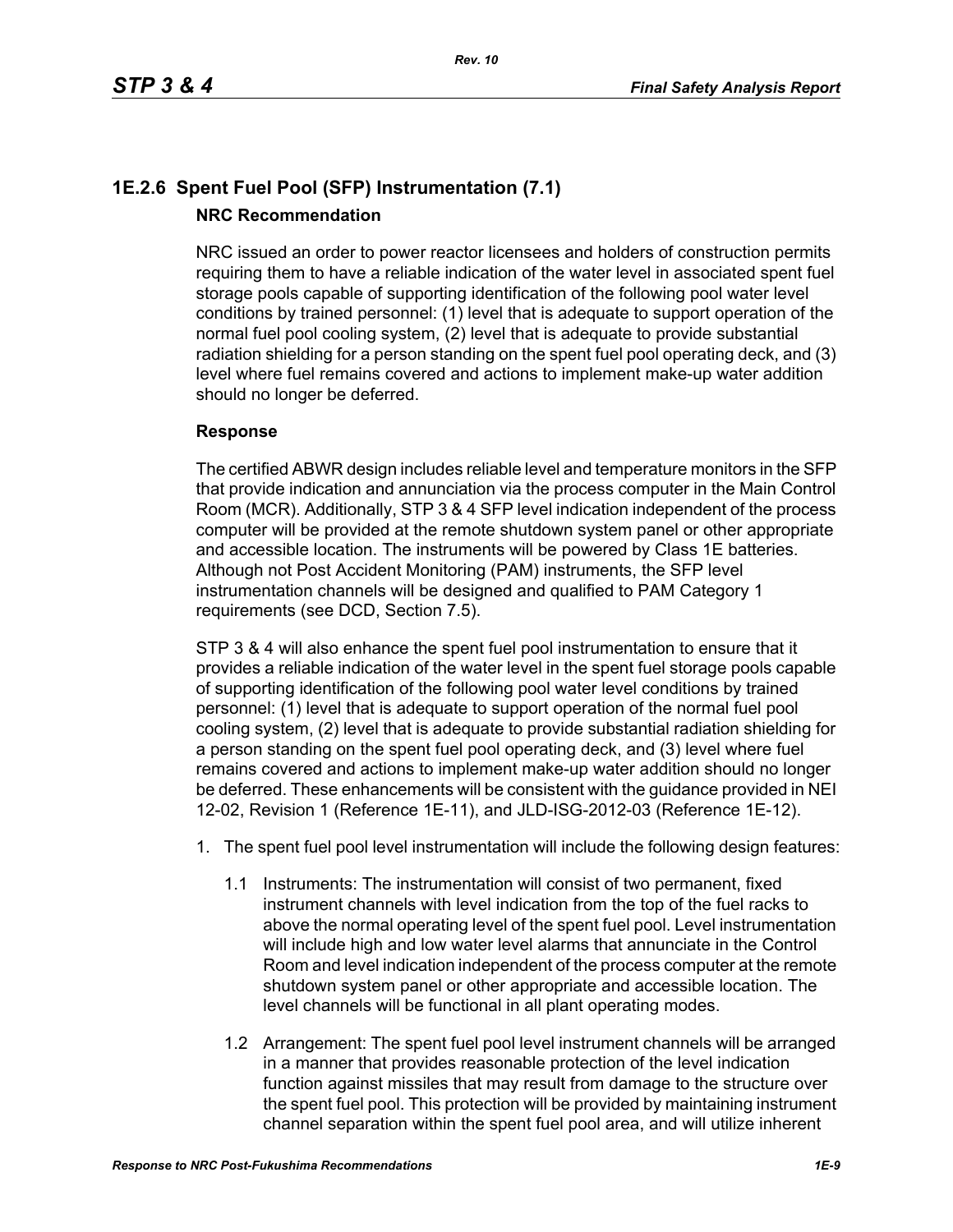shielding from missiles provided by existing corners in the spent fuel pool structure. The channel separation guidance contained in NEI 12-02, Revision 1 Section 3.2 will be considered in determining sensor locations.

- 1.3 Mounting: Installed instrument channel equipment within the spent fuel pool will be mounted to retain its design configuration during and following the maximum seismic ground motion considered in the design of the spent fuel pool structure. The seismic design of the mounting will be consistent with the SFP seismic design and will include. In addition, an evaluation of other hardware stored in the SFP will be conducted to ensure it will not create adverse interaction with the fixed instrument locations.
- 1.4 Qualification: The instrument channels will be reliable at temperature, humidity, and radiation levels consistent with normal operation, event, and post-event conditions. This reliability will be established through use of an augmented quality assurance process (e.g., a process similar to that applied to the site fire protection program). Verification that the instrument channel design and installation is adequate from shock and vibration and seismic perspectives will be demonstrated as discussed in NEI 12-02, Revision 1 and JLD-ISG-12-03. In addition, these instrument channels will be included in the Design Reliability Assurance Program (DRAP).
- 1.5 Independence: The instrument channels will be physically and electrically independent of each other.
- 1.6 Power supplies: The level instrumentation channels will be powered by separate Class 1E batteries. The STP 3 & 4 Class 1E batteries are capable of providing 125 VDC power for over 76 hours post-event utilizing deep load shedding and division cross-connection strategies.

FLEX equipment is expected to arrive on site approximately 32 hours after event initiation. At this time, 480 VAC FLEX diesel generators will be installed and used to power the battery chargers and other select ESF loads, thereby assuring battery functionality indefinitely.

In addition, the instrument channel design will provide for quick and accessible power connections from alternate sources independent of the plant AC and DC power distribution systems. This design will also allow for isolating the instrument channels from their normal power supplies. The independent alternate sources used for instrument channel power will have sufficient capacity to maintain the level indication function until offsite resource capability is reasonably assured. These power supplies will be stored in diverse robust structures.

1.7 Accuracy: The instrument channels will maintain their designed accuracy following a power interruption or change in power source without recalibration. Considerations in determining required instrument accuracy should include SFP conditions, e.g., saturated water or steam conditions. Instrument accuracy will also be sufficient to allow trained personnel to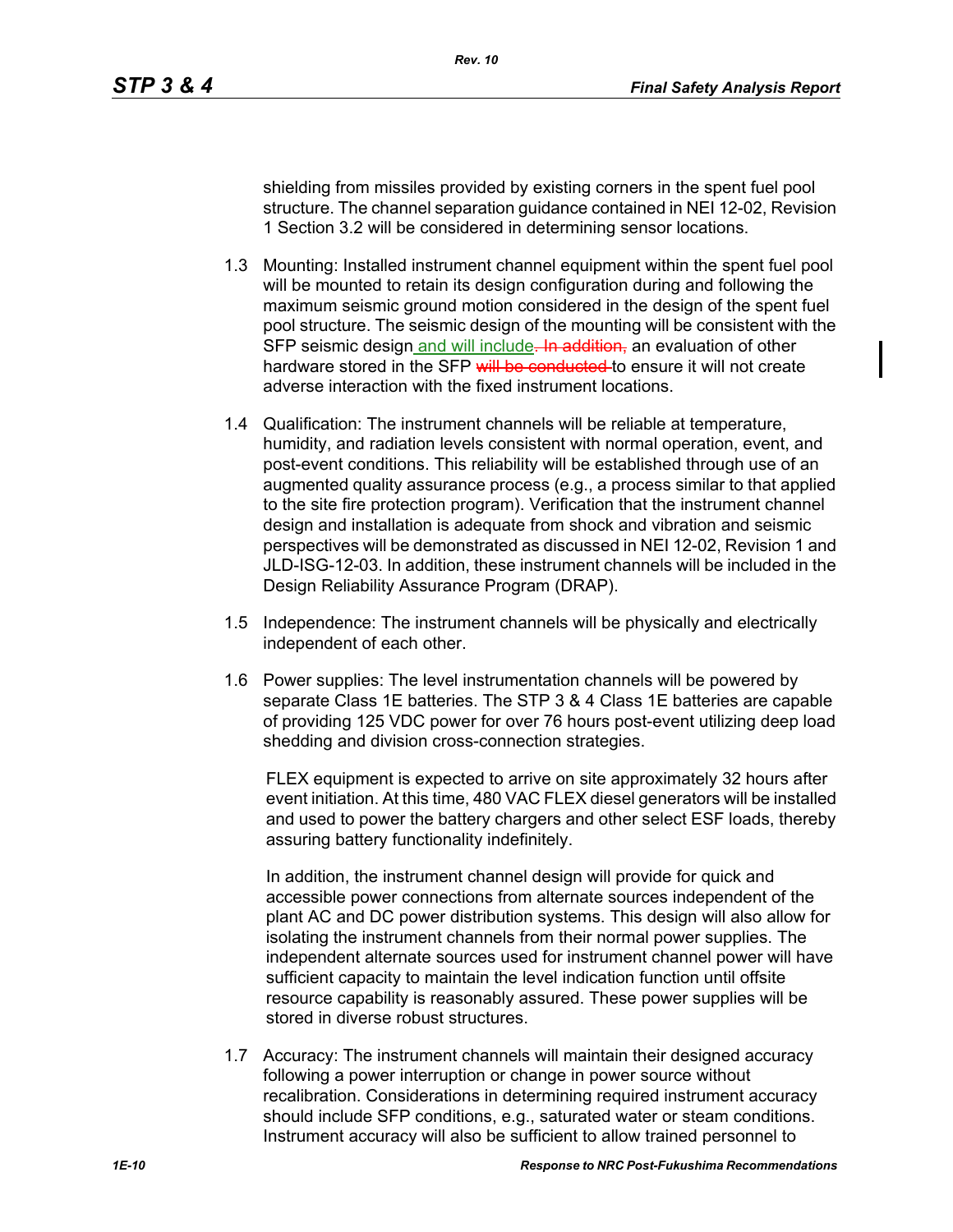determine when the actual level reaches the specified lower level of each indicating range (Levels 1, 2 and 3) without conflicting or ambiguous indication.

- 1.8 Testing: The instrument channel design will provide for routine testing and calibration which can be accomplished in-situ.
- 1.9 Display: Trained personnel will be able to monitor the spent fuel pool water level from the control room and either in the vicinity of Remote Shutdown System room or other appropriate and accessible location. The display will provide on-demand or continuous indication of spent fuel pool water level.
- 2. The spent fuel pool instrumentation will be maintained available and reliable through appropriate development and implementation of the following programs:
	- 2.1 Training: Personnel will be trained to perform the job specific functions necessary for their assigned tasks (maintenance, calibration, surveillance, etc.) including the use and the provision of alternate power to the instrument channels. The Systematic Approach to Training will be used to determine the initial and continuing elements of required training as well as the population to be trained.
	- 2.2 Procedures: Procedures shall be established and maintained for the testing, calibration, and use of the spent fuel pool level instrument channels. These procedures will also address any known potential abnormal response issues associated with the instrumentation.
	- 2.3 Testing and Calibration: Processes will be established and maintained for scheduling and implementing necessary testing and calibration of the spent fuel pool level instrument channels to maintain the instrument channels at the design accuracy. Additionally, the out of service provisions contained in NEI 12-02, Revision 1, Section 4.3 will be implemented for the SFP level channels. The spent fuel pool level instrument channels will be included in the Design Reliability Assurance Program (DRAP).

# **1E.2.7 Emergency Procedures Rulemaking (8.0)**

# **NRC Recommendation**

Strengthen and integrate onsite emergency response capabilities such as emergency operating procedures (EOPs), severe accident management guidelines (SAMGs), and extensive damage mitigation guidelines (EDMGs). This includes modification of Technical Specifications to reference the approved EOP technical guidelines and providing more realistic, hands-on training on SAMGs and EDMGs.

### **Response**

STP 3 & 4 procedure development will integrate the EOPs, SAMGs, and EDMGs by using the following guidance: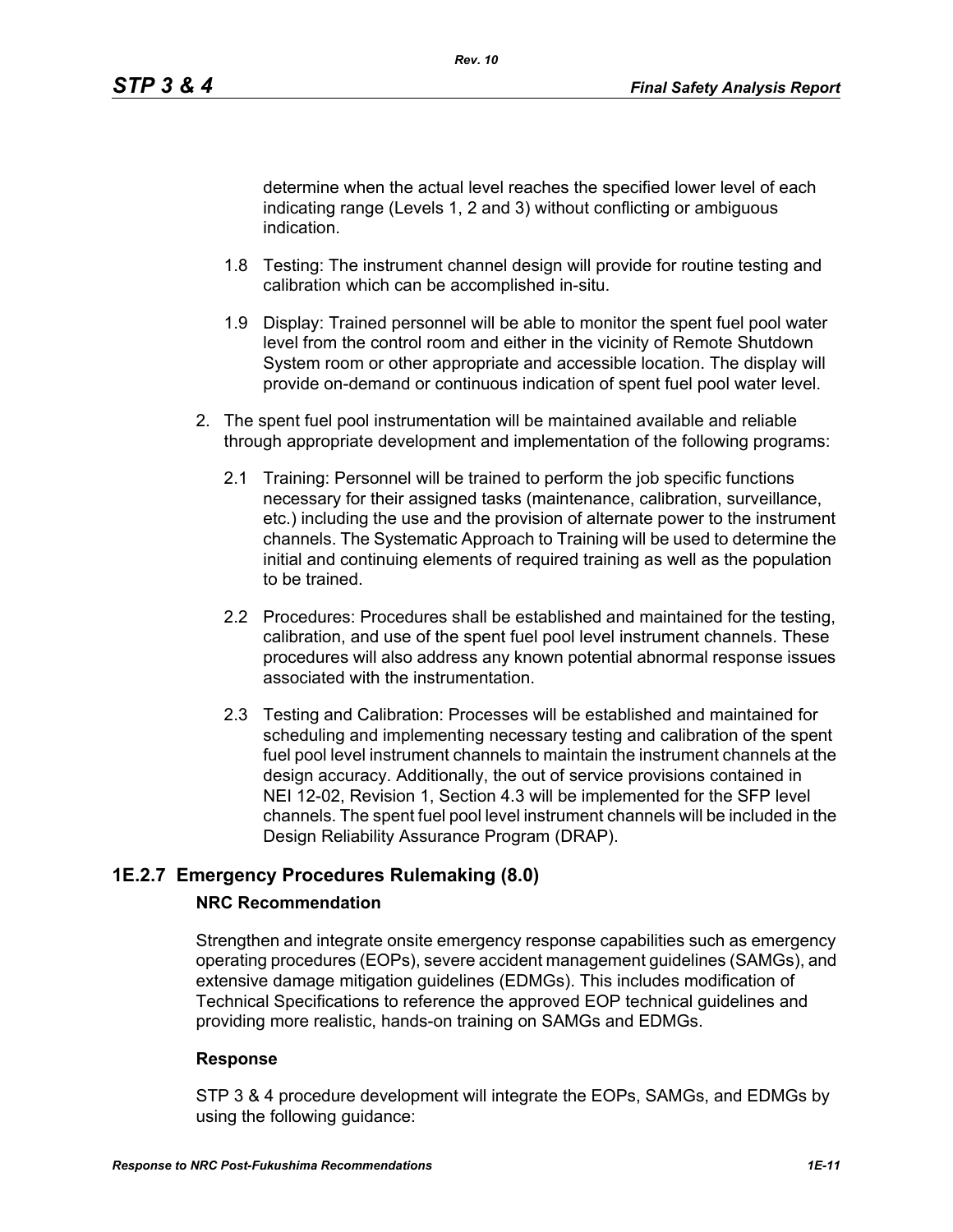*Rev. 10*

- Industry (BWROG) guidance as endorsed by applicable NRC regulatory guides consistent with the Task Force recommendation (SECY-11-0124).
- Plant Specific Technical Guidelines (PSTGs), EOPs and SAMGs development activities using as inputs the standard ABWR guidelines (DCD and FSAR Sections 13.5 and 1A.2) and generic industry guidance per NEI 91-04, Revision 1, Severe Accident Issue Closure Guidelines, which includes the industry commitment to incorporate severe accident strategies into the overall accident management program.
- **EDMGs development as described in NEI 06-12 (Mitigative Strategies Report).**

Chapter 13 describes the procedure development plan.

The STP 3 & 4 Technical Specifications meet the requirement to reference the approved EOP Guidelines. (Technical Specifications 5.5.1.1.b)

Training development requirements in DCD and FSAR Section 13.2 and FSAR Section 13.4S will meet the applicable requirements for realistic hands-on training.

# **1E.2.8 Enhanced Emergency Plan Staffing and Communication (9.3) NRC Recommendation**

Assess current communications systems and equipment used during an emergency event assuming the potential onsite and offsite damage as a result of a large scale natural event resulting in a loss of all alternating current (AC) power It is also requested that consideration be given to any enhancements that may be appropriate for the emergency plan with respect to communications requirements of 10 CFR 50.47, Appendix E to 10 CFR Part 50, and the guidance in NUREG-0696 in light of the assumptions stated above. Also consider the means necessary to power the new and existing communications equipment during a multi-unit event, with a loss of all AC power.

Assess current staffing levels and determine the appropriate staff to fill all necessary positions for responding to a multi-unit event during a beyond design basis natural event and determine if any enhancements are appropriate given the considerations of NTTF Recommendation 9.3.

### **Response**

The Emergency Plan for STP 3 and 4 will be part of a site-wide emergency plan for Units 1 through 4. NEI 12-01 (Guidelines for Assessing Beyond Design Basis Accident Response Staffing and Communications Capabilities) will be used in assessing staff and communications capabilities necessary to respond to a beyond design basis multiunit event. The results of the assessment will be addressed in the detailed Emergency Plan procedures developed during implementation of operational programs as described in FSAR Section 13.4S and in concert with STP Units 1 and 2. COLA Part 9 Table 4.0-1, Item 10 lists the ITAAC applicable to the Emergency Plan and implementing procedures.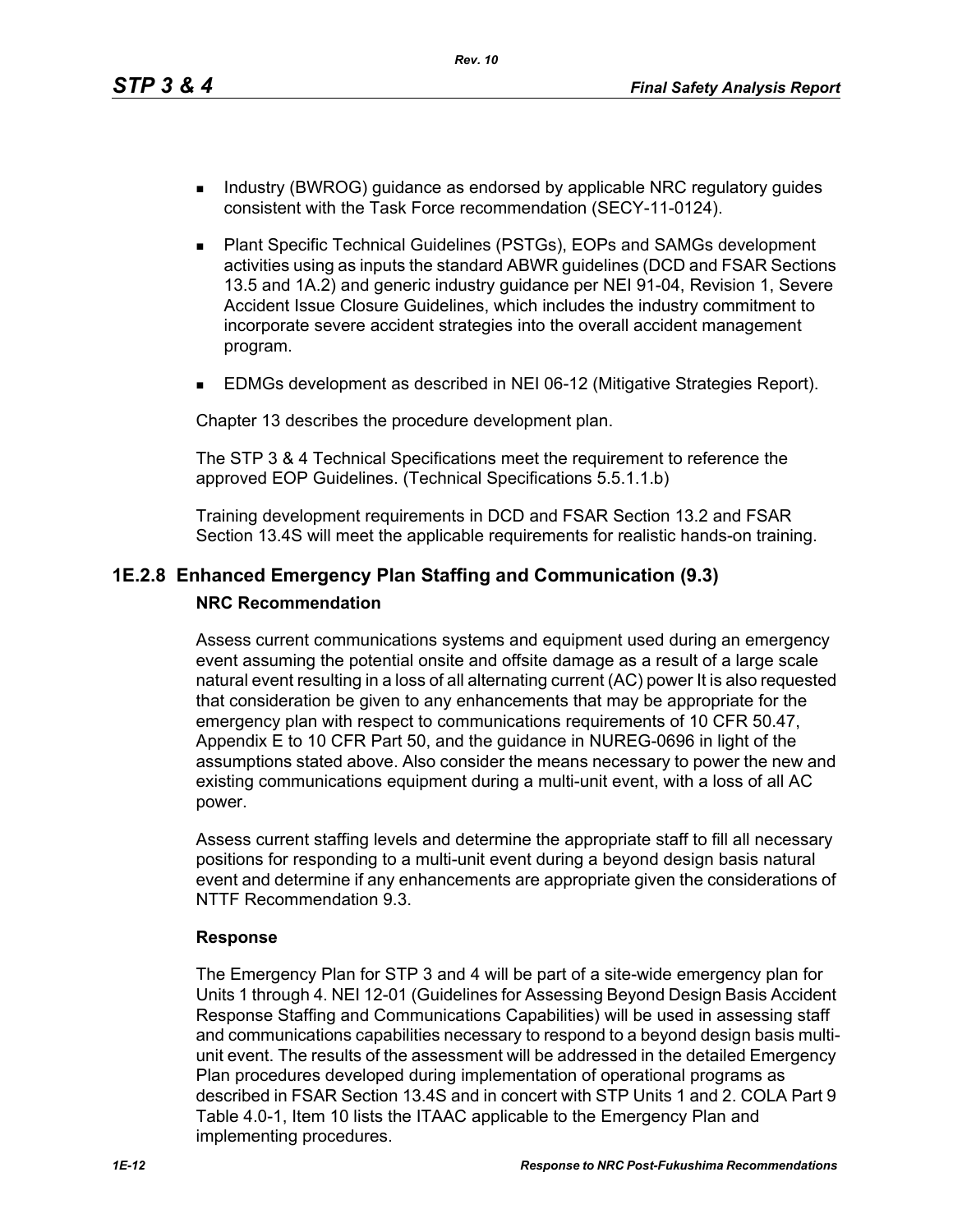# **1E.3 Tier 2 NRC Recommendations/Responses**

### **1E.3.1 Other Natural External Hazards (2.1)**

### **NRC Recommendation**

Reevaluate and upgrade as necessary the design basis of structures, systems, and components important to safety for protection against natural external hazards other than seismic and flooding.

### **Response**

The hazards and natural phenomena potentially affecting the STP 3 & 4 site have been identified, screened and evaluated in accordance with the latest revisions of the Standard Review Plan. The review and conclusions are documented in Chapters 2 and 3 along with the appropriate design features necessary to mitigate the events. The natural events of particular interest at the STP site are hurricane wind and missiles. STP 3 & 4 meets the latest regulatory guidance document (RG 1.221) for hurricane winds and missiles, which is based on an extreme hurricane (FSAR Subsections 2.3S.1.3.3.2 and 3H.11).

# **1E.3.2 Safety-related AC electrical power for the SFP makeup system (7.2) NRC Recommendation**

NRC to issue an order requiring safety related AC power for the SFP makeup system.

In accordance with SECY-11-0137, Recommendation 7.2 will be implemented by rulemaking to provide reliable SFP instrumentation and makeup capabilities

### **Response**

The STP 3 & 4 design provides emergency makeup to the SFP using any of the three trains of the RHR system, which are powered by safety-related AC power (FSAR Subsection 2.4.1).

# **1E.3.3 Technical Specifications requirement for onsite emergency power (7.3) NRC Recommendation**

NRC to issue an order to revise technical specifications to require that one train of onsite emergency power be operable for SFP makeup and instrumentation whenever spent fuel is in the SFP, regardless of the operational mode of the reactor.

In accordance with SECY 11-0137, Recommendation 7.3 will be implemented by rulemaking to provide reliable SFP instrumentation and makeup capabilities.

#### **Response**

The STP 3 & 4 Technical Specifications require at least one Emergency Diesel Generator and one Residual Heat Removal (RHR) pump to be operable in all modes.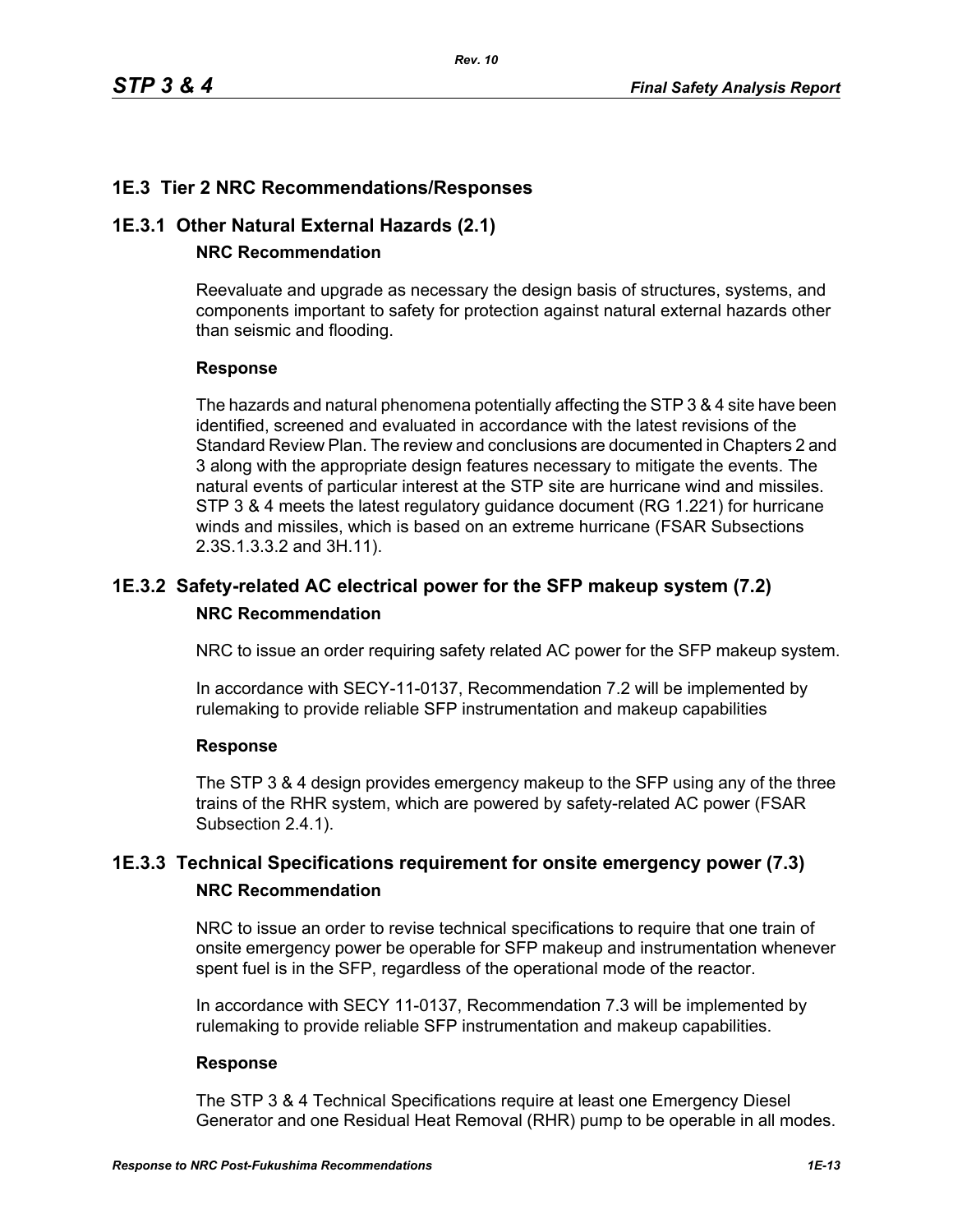The safety related RHR system is backed by the emergency diesel generators and can also be powered by the Combustion Turbine Generator. The RHR system is capable of providing makeup to the SFP.

# **1E.3.4 Spent Fuel Pool Spray (7.4)**

### **NRC Recommendation**

NRC to issue order requiring seismically qualified means to spray water into the spent fuel pools, including an easily accessible connection to supply the water (e.g., using a portable pump or pumper truck) at grade outside the building

In accordance with SECY 11-0137, Recommendation 7.4 will be implemented by rulemaking to provide reliable SFP instrumentation and makeup capabilities

#### **Response**

STP 3 & 4 has committed to install a diverse spent fuel pool makeup and spray system as described in Part 11 (Mitigative Strategies Report), Section 6.0 that meets the criteria specified in this recommendation

### **1E.4 References**

- 1E-1 SECY-11-0137, "Prioritization of Recommended Actions to be taken in response to Fukushima Lessons Learned" October 3, 2011.
- 1E-2 SECY-12-0025, "Proposed Orders and Requests for Information in Response to Lessons Learned From Japan's March 11, 2011, Great Tohoku Earthquake and Tsunami".
- 1E-3 NEI 12-06 [Revision 0] "Diverse and Flexible Coping Strategies (FLEX) Implementation Guide" August, 2012.
- 1E-4 SRM for SECY 12-0025, "Staff Requirements-SECY-12-0025 Proposed Orders and Requests for Information in Response to Lessons Learned from Japan's March 11, 2011, Tohoku Earthquake and Tsunami" March 9, 2012.
- 1E-5 EA-12-049, "Issuance of Order to Modify Licenses with Regard to Requirements for Mitigation Strategies for Beyond Design-Basis External Events," March 12, 2012.
- 1E-6 EA-12-050, "Issuance of Order to Modify Licenses with Regard to Reliable Hardened Containment Vents" March 12, 2012.
- 1E-7 EA-12-051, "Issuance of Order to Modify Licenses with Regard to Reliable Spent Fuel Pool Instrumentation," March 12, 2012.
- 1E-8 NUREG-2115, "Central and Eastern United States Seismic Source Characterization".